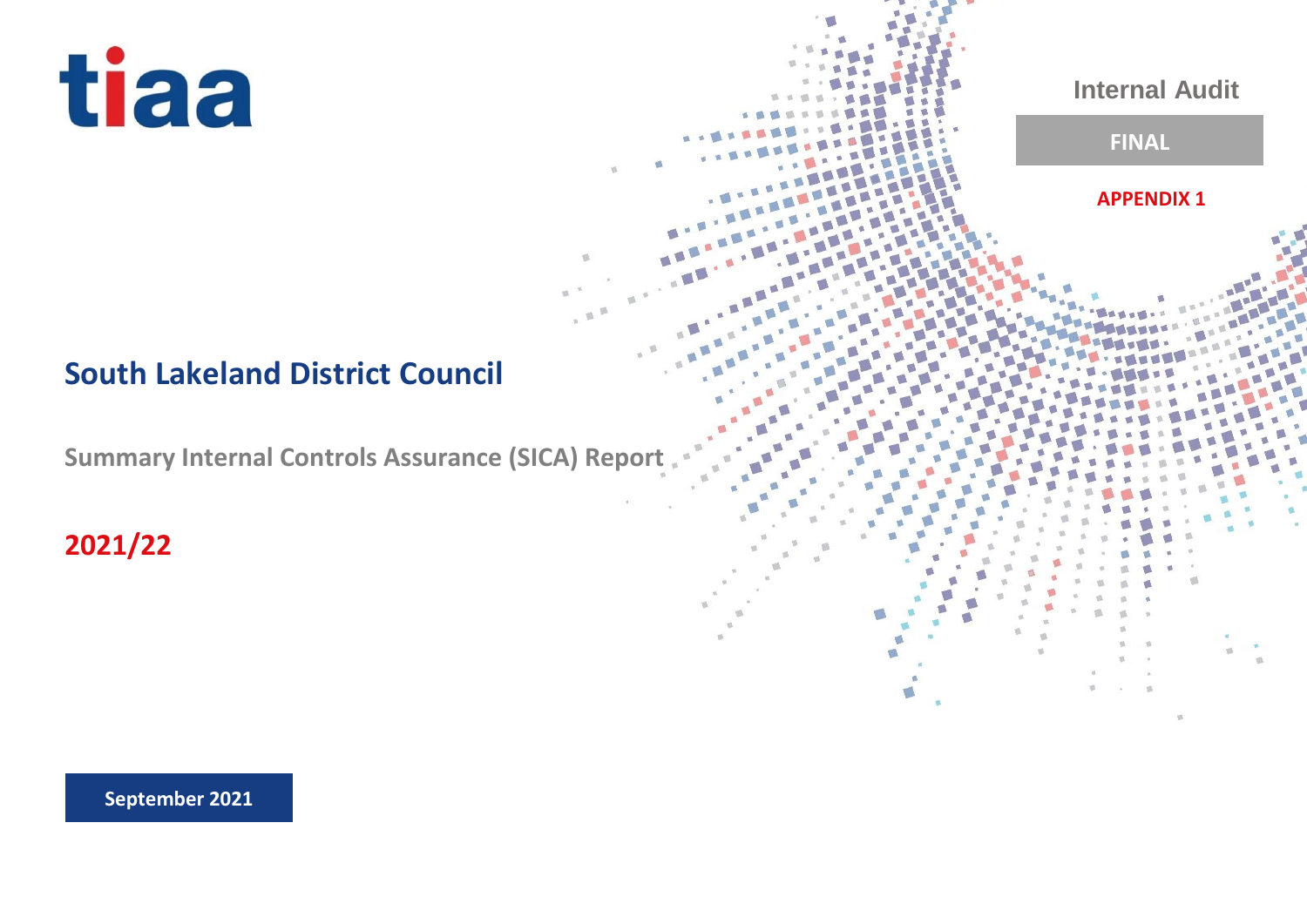### **Summary Internal Controls Assurance**

#### **Introduction**

1. This summary report provides the Audit Committee with an update on the emerging Governance, Risk and Internal Control related issues and the progress of our work at South Lakeland District Council as at 6<sup>th</sup> September 2021.

#### **Emerging Governance, Risk and Internal Control Related Issues**

- 2. With the easing of restrictions come the decisions by many businesses as to how they are going to operate in a post-lockdown world. There is a balance between the creativity and collaboration that arises from being in the same workplace and the benefits that arise from remote working and embracing of technology. Our approach is largely driven by how our clients are going to operate so we decided to ask their thoughts as part of our annual client survey. The majority of respondents said that they would prefer a mixture of virtual/remote and face-to-face provision of assurance services in the future. This is largely what we expected, although we recognise that is likely to vary between sectors.
- 3. Whichever model is adopted, we will continue to consider the impact on Governance, Risk and Internal Control of any changes to working practices.

#### *How our clients would like their organisation's assurance services provided*

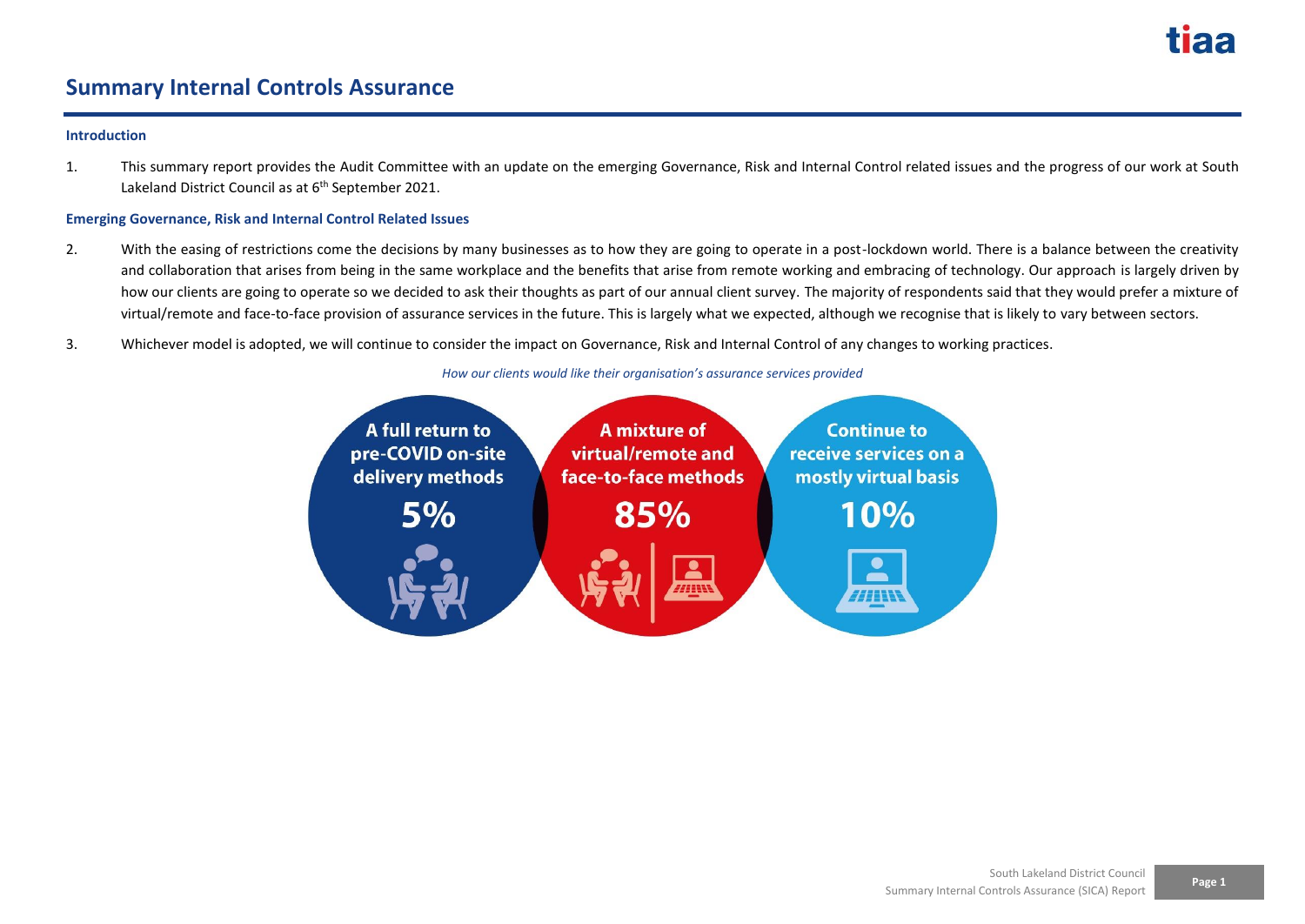#### **Audits completed since the last SICA report to the Audit Committee**

#### 4. The table below sets out details of audits finalised since the previous meeting of the Audit Committee.

#### *Audits completed since previous SICA report*

|                            |                   | <b>Key Dates</b>    |                           |                     |                          | <b>Number of Recommendations</b> |        |            |  |
|----------------------------|-------------------|---------------------|---------------------------|---------------------|--------------------------|----------------------------------|--------|------------|--|
| <b>Review</b>              | <b>Evaluation</b> | <b>Draft issued</b> | <b>Responses Received</b> | <b>Final issued</b> |                          |                                  |        | <b>OEM</b> |  |
| <b>Contract Management</b> | Reasonable        | 20/08/2021          | 24/08/2021                | 25/08/2021          | $\overline{\phantom{a}}$ |                                  | $\sim$ |            |  |
| Procurement                | Reasonable        | 09/08/2021          | 01/09/2021                | 02/09/2021          | $\overline{\phantom{a}}$ |                                  |        |            |  |
| Debtors                    | Substantial       | 10/08/2021          | 07/09/2021                | 07/09/2021          |                          |                                  |        |            |  |

5. There are no issues arising from these findings which would require the annual Head of Audit Opinion to be qualified.

#### **Progress against the 2021/22 Annual Plan**

6. Our progress against the Annual Plan for 2021/22 is set out in Appendix A.

#### **Changes to the Annual Plan 2021/22**

7. There are no changes proposed to the Annual Plan at this time.

#### **Progress in actioning priority 1 recommendations**

8. We have made no Priority 1 recommendations (i.e. fundamental control issue on which action should be taken immediately) since the previous SICA.

#### **Frauds/Irregularities**

9. We have not been advised of any frauds or irregularities in the period since the last SICA report was issued.

#### **Other Matters**

10. We have issued a number of briefing notes and fraud digests, shown in Appendix B, since the previous SICA report.

#### **Responsibility/Disclaimer**

11. This report has been prepared solely for management's use and must not be recited or referred to in whole or in part to third parties without our prior written consent. The matters raised in this report not necessarily a comprehensive statement of all the weaknesses that exist or all the improvements that might be made. No responsibility to any third party is accepted as the report has not been prepared, and is not intended, for any other purpose. TIAA neither owes nor accepts any duty of care to any other party who may receive this report and specifically disclaims any liability for loss, damage or expense of whatsoever nature, which is caused by their reliance on our report.

**---------------**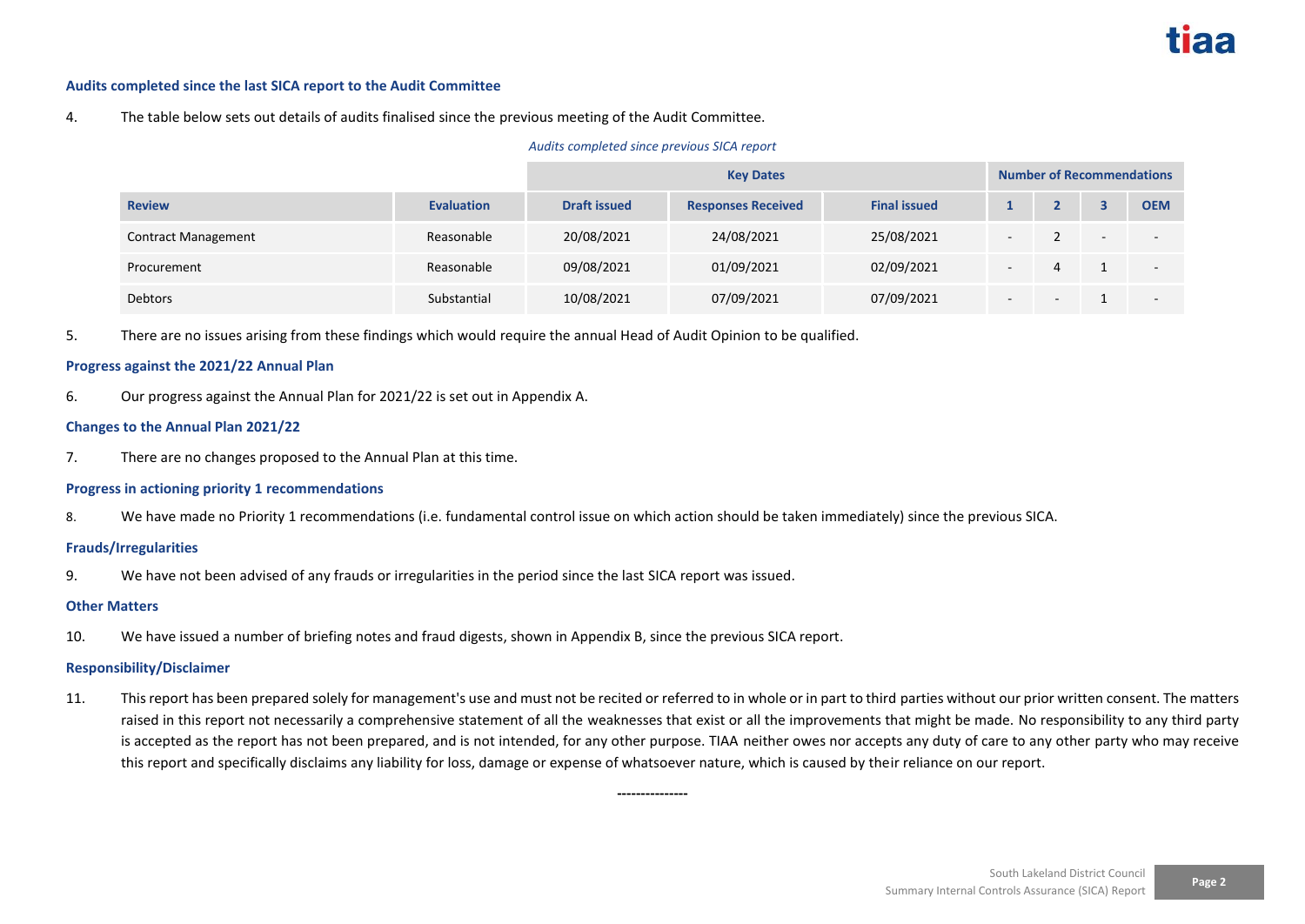## **Progress against Annual Plan**

| <b>System</b>                        | <b>Planned</b><br><b>Quarter</b> | <b>Current Status</b>                             | <b>Comments</b>                                   | <b>Audit Committee</b> |  |
|--------------------------------------|----------------------------------|---------------------------------------------------|---------------------------------------------------|------------------------|--|
| <b>Flood Relief Scheme</b>           | $\mathbf{1}$                     | tbc                                               | Likely to be quarter 3 due to staff availability. | <b>April 2022</b>      |  |
| <b>Cyber Maturity</b>                | $\mathbf{1}$                     | <b>Fieldwork in Progress</b>                      |                                                   | December 2021          |  |
| <b>Contract Management</b>           | $\mathbf{1}$                     | <b>Complete</b>                                   | <b>Final Report Issued</b>                        | September 2021         |  |
| Licensing - Taxis                    | 1                                | Planned Start Date 28th September 2021            |                                                   | December 2021          |  |
| <b>Procurement</b>                   | $\overline{2}$                   | <b>Complete</b>                                   | <b>Final Report Issued</b>                        | September 2021         |  |
| <b>Customer Connect - My Account</b> | 2 <sup>1</sup>                   | <b>Fieldwork in Progress</b>                      |                                                   | December 2021          |  |
| <b>Information Governance</b>        | $\overline{2}$                   | Planned Start Date 20th September 2021            |                                                   | December 2021          |  |
| <b>Debtors</b>                       | $\overline{2}$                   | <b>Complete</b>                                   | <b>Final Report Issued</b>                        | September 2021         |  |
| <b>Covid-19 Grant Schemes</b>        | $\mathbf{2}$                     | <b>Fieldwork in Progress</b>                      |                                                   | December 2021          |  |
| <b>Budgetary Control</b>             | $\overline{\mathbf{3}}$          | Planned Start Date 22 <sup>nd</sup> November 2021 |                                                   | April 2022             |  |
| <b>Treasury Management</b>           | $\overline{\mathbf{3}}$          | Planned Start Date 26th October 2021              |                                                   | December 2021          |  |
| <b>Administration of Grants</b>      | $\overline{\mathbf{3}}$          | tbc                                               |                                                   | tbc                    |  |
| <b>Housing Benefits</b>              | 4                                | Planned Start Date 4th January 2022               |                                                   | <b>April 2022</b>      |  |
| <b>Follow Up</b>                     | $1 - 4$                          | <b>Ongoing</b>                                    | Next report to September Committee.               | All                    |  |

**KEY:**

To be commenced Site work commenced Site work commenced Braft report issued Final report issued